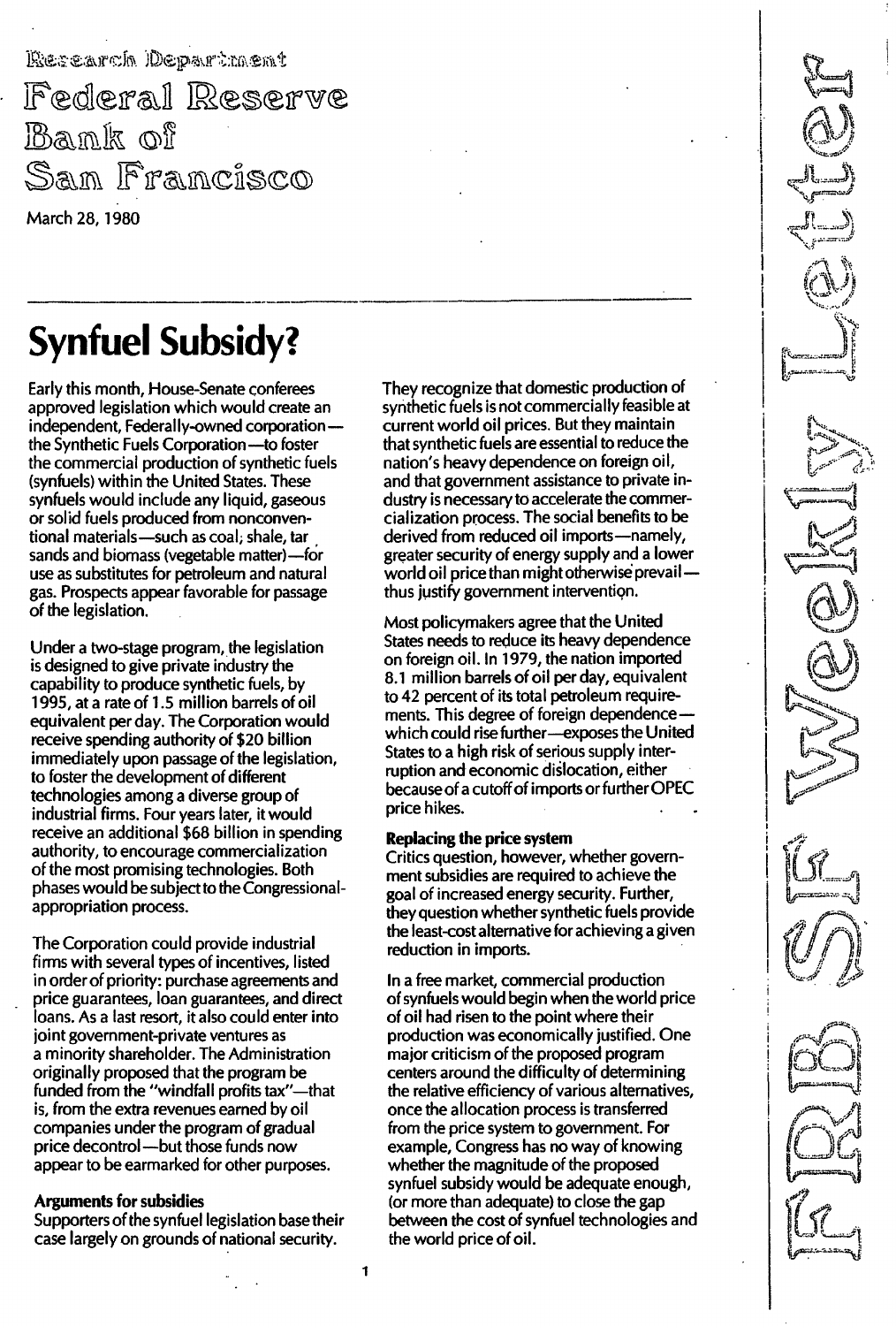Research Department

# Federal Reserve Bank of Sam Francisco

Opinions expressed in this newsletter do not necessarily reflect the views of the management of the Federal Reserve Bank of San Francisco, nor of the Board of Governors of the Federal Reserve System.

If the differentials between their cost and the world price widen over time, \$88 billion in subsidies may prove insufficient to bring forth significant synfuel production by 1 995. In that case, more billions of tax dollars might have to be sunk into synfuel technologies to bring them to commercial production. On the other hand, if certain technologies were to become commercially feasible through the market process, there would have been no need for government assistance in the first place. The synfuel program thus may be seen as a means of transfering the risk with regard to the uncertain outlook for world oil prices from the private to the public sector.

Butthe legislation could lock the government into a costly subsidy program, when more cost-effective means are available of reaching the desired 1.5 million b/d reduction in imported oil.

#### Alternative approach?

Critics of the synfuel program tend to disapprove of any kind of government interference in the nation's energy markets. But they argue that if the government is to intervene at all to reduce imports or enhance energy security, there are more cost-effective means than synfuel subsidies for reaching the desired 1.5 million b/d reduction in imported oil. They point out that conservation is by far the most cost-effective way to "produce" energy, and therefore should have the top priority for government financial assistance. Aside from higher domestic petroleum prices, they favor, for example, programs to promote the installation of insulation in buildings, the development of solar hot-water and space-heating systems, and the production of more energy-efficient consumer goods and industrial technologies. Development of a strategic petroleum reserve also would be a cost-effective method of enhancing energy security.

In their view, rising oil imports result partly from existing government regulations. For years Federal price controls have held the average price for domestically-produced crude oil and natural gas below world market levels. This policy serves both to stimulate domestic consumption and to reduce domestic production of these fuels. In the case of crude oil, the entitlement program actually subsidizes foreign imports, by requiring refiners with access to lower-cost domestic crude to pay refiners using highercost imported oil an amount sufficient to equalize the effective acquisition cost of all available oil.

Critics claim that the most efficient means of reducing oil imports would involve an immediate decontrol of prices of domesticallyproduced crude oil and natural gas, rather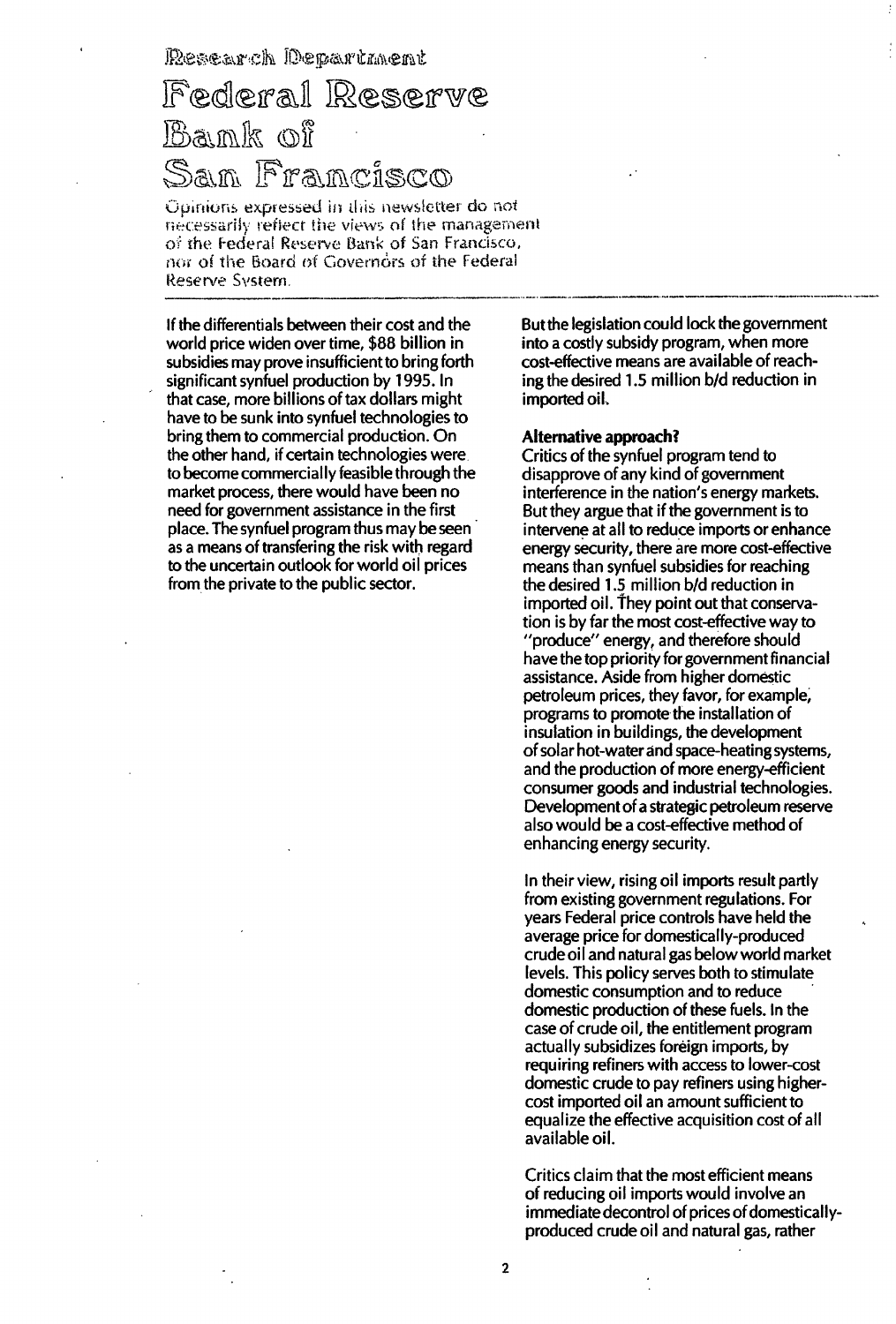than the present policy of gradual decontrol coupled with a windfall-profits tax. By providing increased price incentives, immediate decontrol would both stimulate domestic production and reduce consumption of conventional fuels.

Immediate decontrol, however, would not speed up the commercialization of synthetic 'fuels, because the cost of most such fuels would still be much higher than the \$28/barrel average contract price of OPEC oil, with which synthetic fuels would have to compete. According to Department of Energy estimates, such costs would range from \$32 for shale oil (surface retorting) to \$38 for either coal liquids and fuels produced from biomass, in 1979 dollars per barrel of crude-oil equivalent.

A synfuel-subsidization program would aim to encourage the commercialization of those fuels at an earlier date than might be economically justified, by requiring taxpayers to finance the difference between synfuel production costs and the world oil price. Synfuel production under such circumstances would represent an inefficient use of society's scarce resources, and thus would require justification on national security or other grounds.

Critics see little merit to the argument that there are special risks associated with the commercialization of synfuel technologies that make government intervention a necessity to bring them to production. The technological and market risks ascribed as "special"-advanced technology, large capital requirements, long lead times, uncertain market prices-actually are characteristic of all emerging technologies which are not yet economic at current prices for competitive products. Thus, those obstacles would disappear in the present case as world oil prices continue rising.

The technical feasibility of synfuels has long been proven. Shale oil was first produced in Britain in the 1850's. Gaseous and liquid hydrocarbons were produced from coal in

Germany during World War II, and are being produced today in South Africa. The capital expenditures required for the development of an entire synfuel industry would be huge. The capital outlays required for individual commercial projects, although high -ranging from \$1 .0 to \$1.5 billion for a small 50,000 b/d size plant—are dwarfed however by the costs of other privately-financed energy projects such as the \$9-billion Alaska oil pipeline. The private energy industry thus appears capable of bringing synfuel technologies into production, and perhaps at considerably less costthan would be incurred by the Synthetic Fuels Corporation.

Yvonne levy